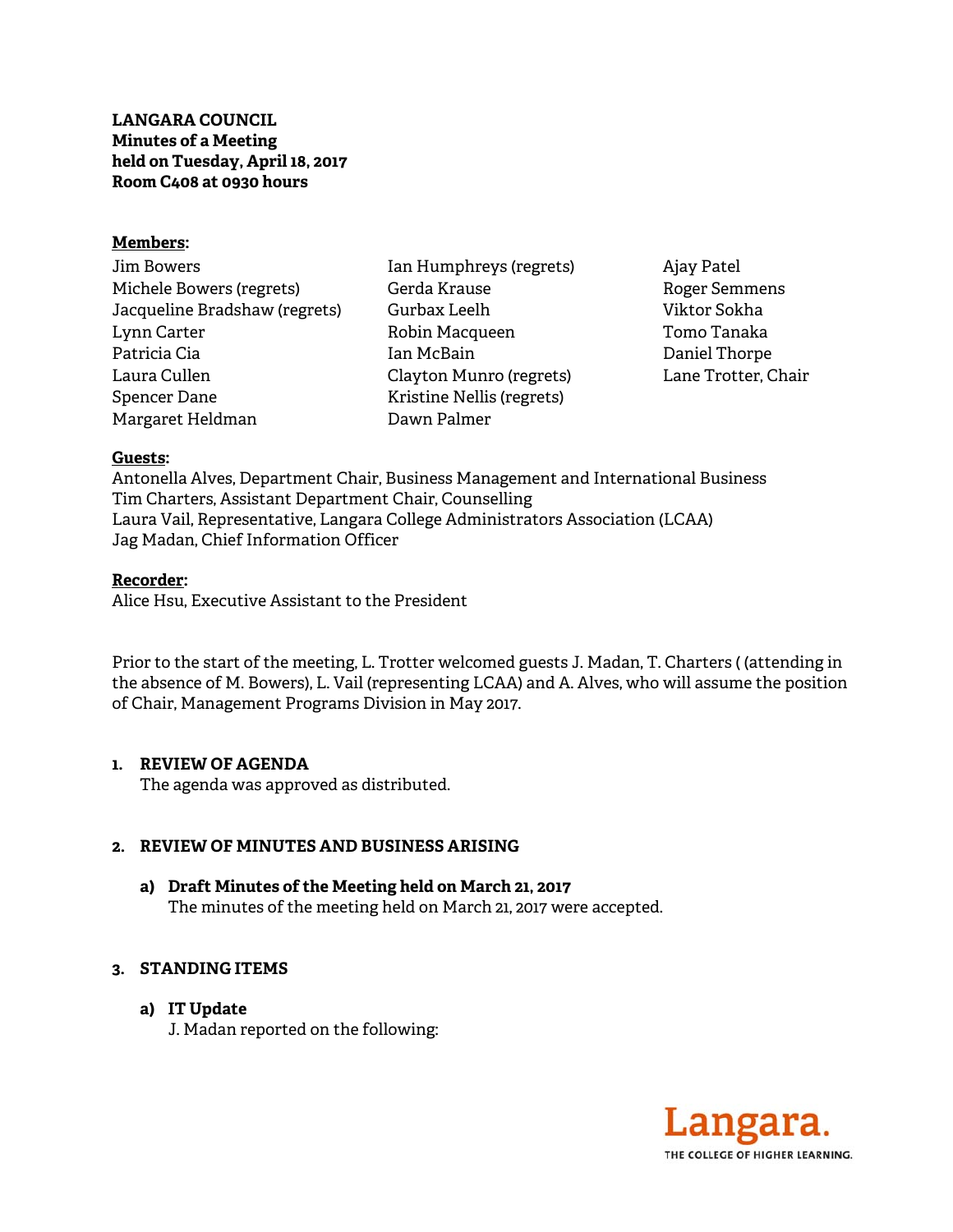- Office 365 With exception of a few faculty members, migration to Office 365 project is mostly completed and has been working very well. Everyone should now be able to share their calendar with others and view other people's calendars. As well, all employees can download a free copy of Office 2016 suite from home for both work and personal use.
- Enterprise Resource Planning (ERP) backlog reduction IT is on track and ahead of schedule for the ERP backlog project and is now aiming to release all backlog projects that have been staying in queue for over two to three years by the end of 2018.
- Building 'A' and 'B' wifi update Most wifi devices in these two buildings have been updated. Employees should be experiencing faster, smoother and stronger wifi signals.
- IT policies The IT Governance Committee will soon review all outstanding IT policies that have recently been updated. Once approved by the Committee, these updated policies will go through the formal approval process by the Senior Leadership Team, Langara Leadership Team and the Langara Council.
- IT one-year plan The IT one-year plan has been updated from 2016/17 to 2017/18 and posted on the IT Info page in the my Langara portal.

Discussions ensued and members' questions were answered.

## **4. CURRICULUM ITEMS**

## **a) Education Council Meeting held on February 21, 2017**

G. Krause referred to the summary report attached to the agenda for the Education Council meeting held on February 21, 2017 and highlighted the following:

- A new program Diploma in Chemistry has been approved and it provides a more flexible pathway than the long existing Associate of Science Degree in Chemistry.
- There are two new courses: ENGL 2222 Classical Literature in Translation and ASIA 3386 – Asian Century: Modern Korea
- Continuing Studies made some changes to the CS Diploma in Registered Massage Therapy program but it remains eligible for student loans.

The Education Council summary report for February 21, 2017 was received for information.

**b) Education Council Meeting held on March 21, 2017** 

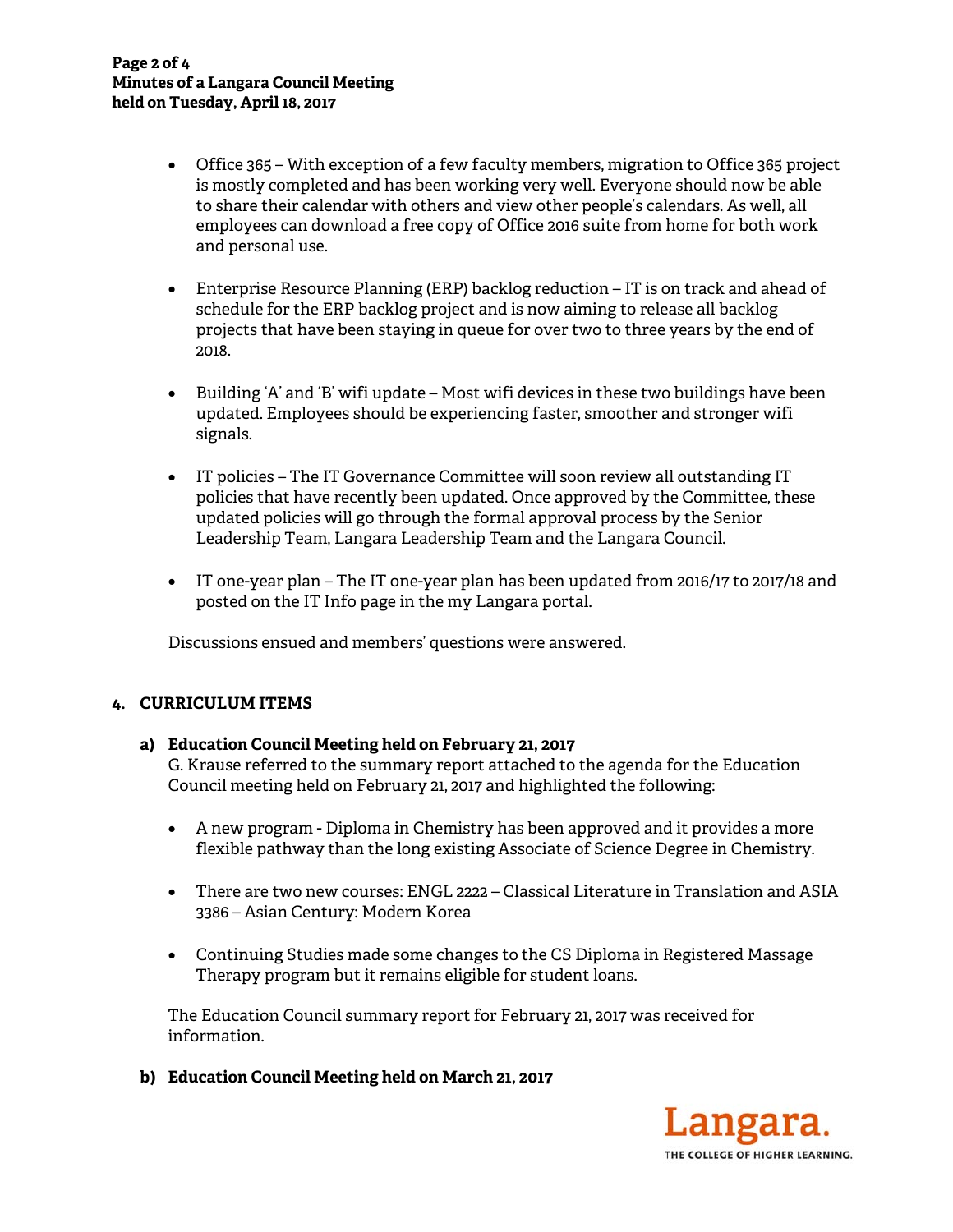G. Krause referred to the summary report attached to the agenda for the Education Council meeting held on March 21, 2017 and highlighted the following:

- Co-op option is now available for Nutrition & Food Service Management's online program
- Many program changes and course changes came through.
- There were some new courses including CNST 1160 Canadian Cultural Expression, PUBL 1100 – Publishing Exploration (open to non-program students to explore their interests in the program) and three Fine Arts courses.
- Three Fine Arts courses (FINA 1140, 1141 and 1240) have been discounted.
- Continuing Studies replaced a course in the curriculum of its Post Degree Diploma in Supply Chain and Logistics.

The Education Council summary report for March 21, 2017 was received for information.

## **5. FOR INFORMATION**

## **a) President's Report**

L. Trotter reported on the following events he attended:

- Design Formation students hosted their opening night of this year's grad show "Unfold" on April 6th. He had an opportunity to chat with an international student from Switzerland who really appreciated the value of what he had learned through his studies at Langara.
- The 2017 Support Our Students (SOS) campaign has been concluded on March 29<sup>th</sup> with a great success. He thanked the Foundation team for all of their work and for bringing back the Golden Apple Awards.

A. Patel added that this year's SOS campaign raised \$48,000 for our students and this amount will be matched by the College for a total of \$96,000. Besides some monthly donors and contributions from Board members, several community events held within departments also helped raise funds for this year's campaign. A. Patel noted that this campaign also provided an opportunity of uniting the entire College Community. He thanked all those participated and asked that the Langara Council members pass on the thank-yous to their teams.

 Brazilian Ambassador Ernesto Rubarth and Deputy Consul Gustavo Barbosa visited the College on April 6, 2017 and were hosted by I. Humphreys, A. Patel and himself.